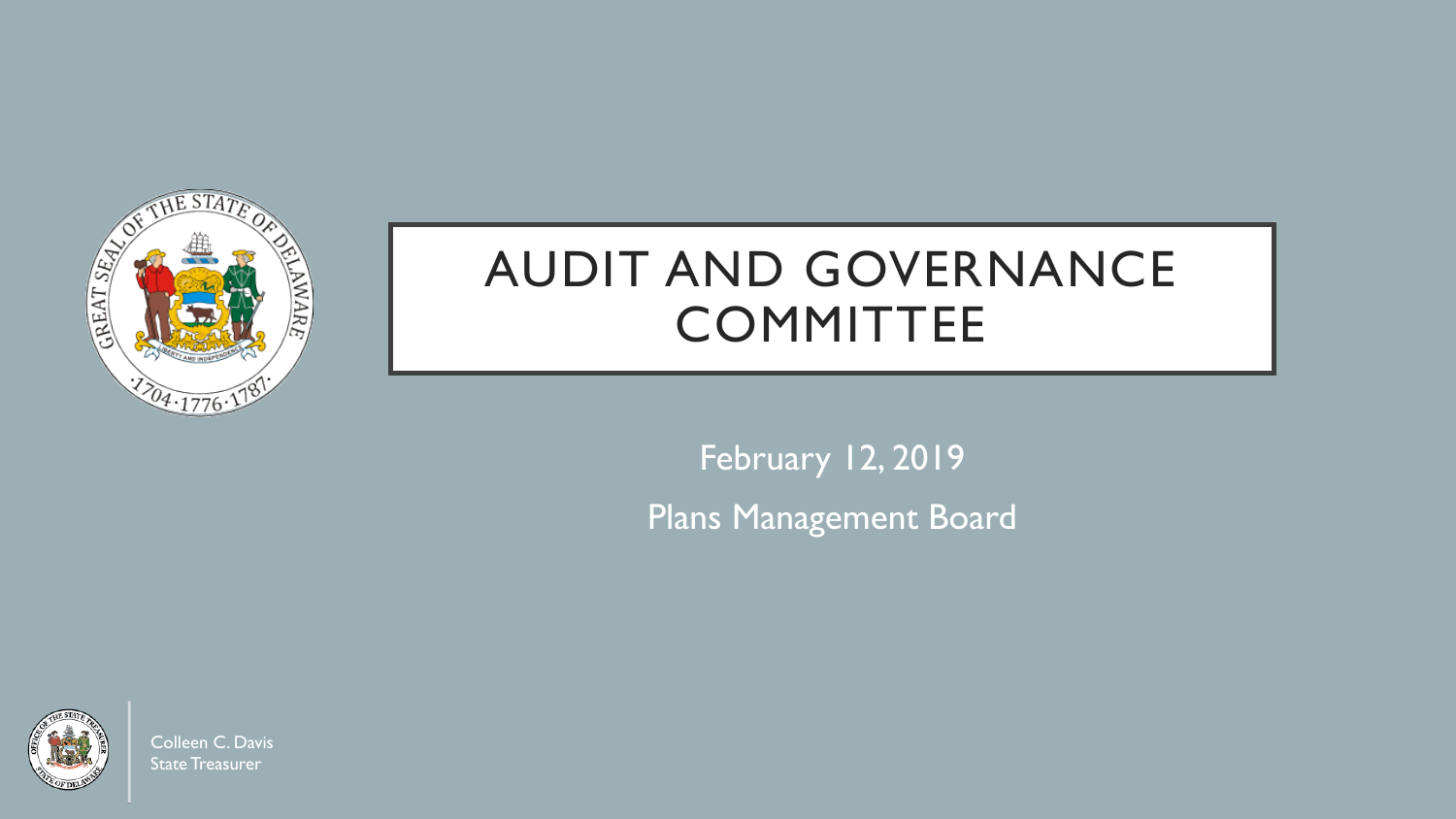# **AGENDA**

- Introductions
- Approval of Minutes November 13<sup>th</sup> Meeting
- Presentation
	- 2018 Accomplishments and 2019 Meeting Objectives
- Discussions and Action Items

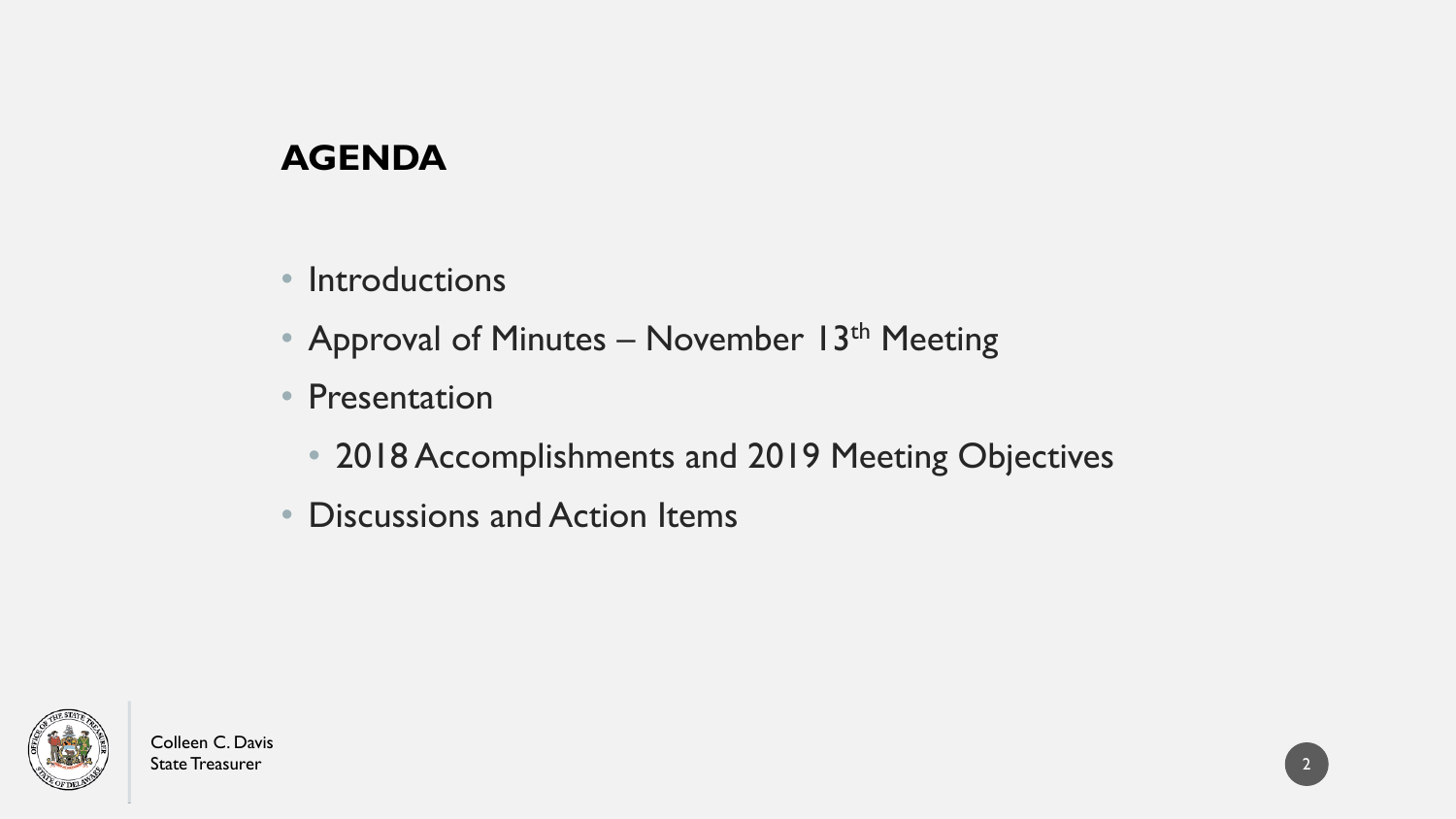#### **Committee Members**

| <b>Member</b>                | <b>Role</b>                                                     |
|------------------------------|-----------------------------------------------------------------|
| <b>Ralph Cetrulo</b>         | <b>Committee Chair</b><br>Plans Management Board (Board) Member |
| Colleen Davis (Designee:TBD) | <b>State Treasurer</b><br><b>Plans Management Board Member</b>  |
| Jerry Gallagher              | <b>Plans Management Board Member</b>                            |
| John Macedo                  | <b>Outside Member</b>                                           |
| <b>Tim Snyder</b>            | <b>Outside Member</b>                                           |
| <b>Pete Kennedy</b>          | <b>Outside Member</b>                                           |

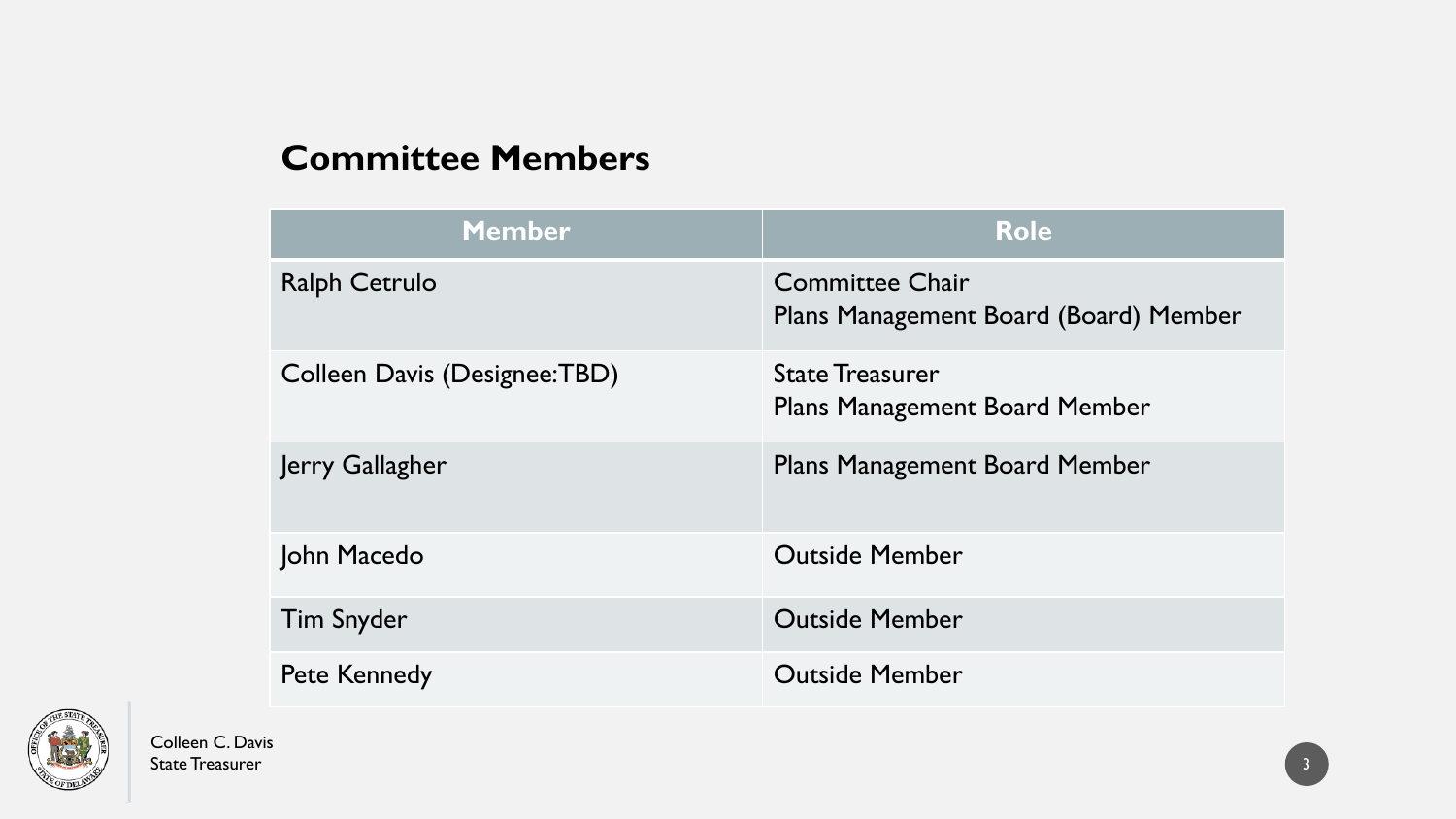# **Committee Membership**

- At least 5 members
- No more than 9 members
- At least one member of the Board
- Chair is appointed by the Board and serves at the pleasure of the Board
- Committee may elect a Vice Chair

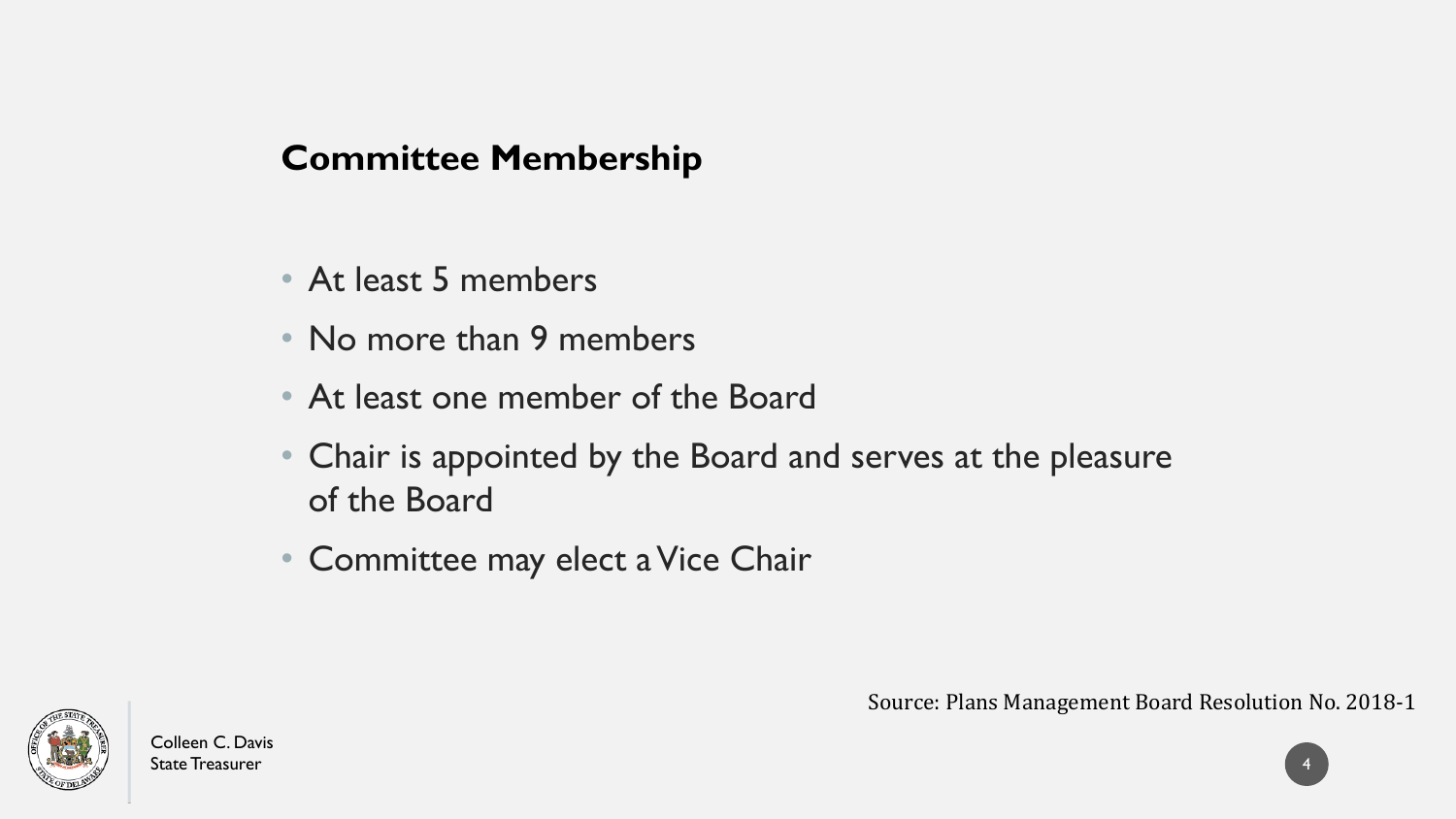## **Committee Authority**

- Plan Audits
- Plan Amendments
- Plan-related cyber security
- Other audit or governance matters as requested by the Plans Management Board



Source: Plans Management Board Resolution No. 2018-1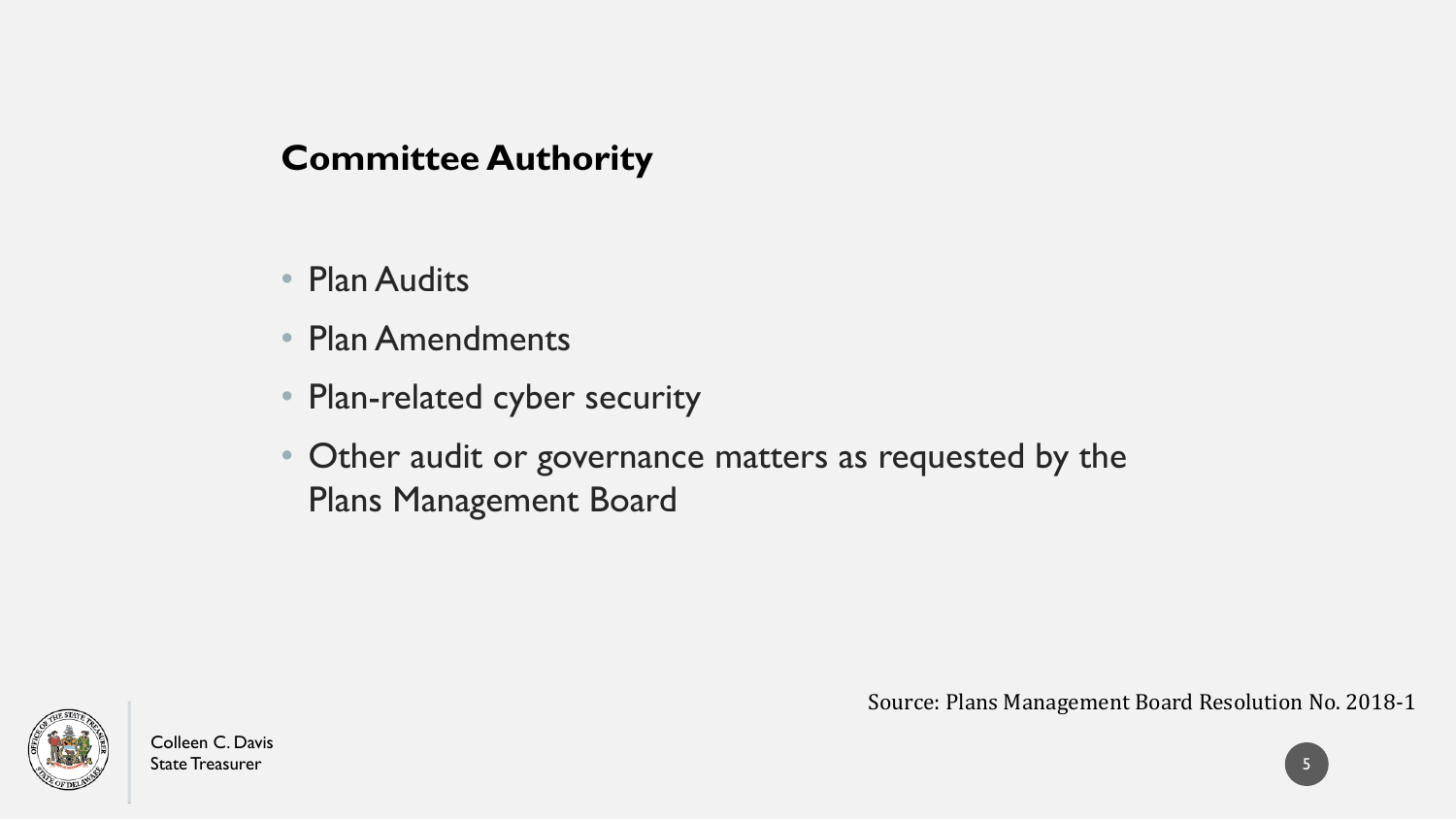## *2018 Audit and Governance Committee Accomplishments*

#### **Key Highlights**

- Creation of the Audit and Governance Committee (February 2018)
- Amendment of 529 Plan Trust Administrative Fund
- Waiver of Delaware Resident ABLE Administrative Fees
- Recommendation on Legacy Fees for Deferred Compensation Plans
- Ice Miller Contract Extension and Tax Counsel RFP
- Review of Plan Financial Statements and Audit Materials
- Governance Manual Outline
- Policy for Allocation and Payment of Plan Expenses
- MOU with Auditor's Office

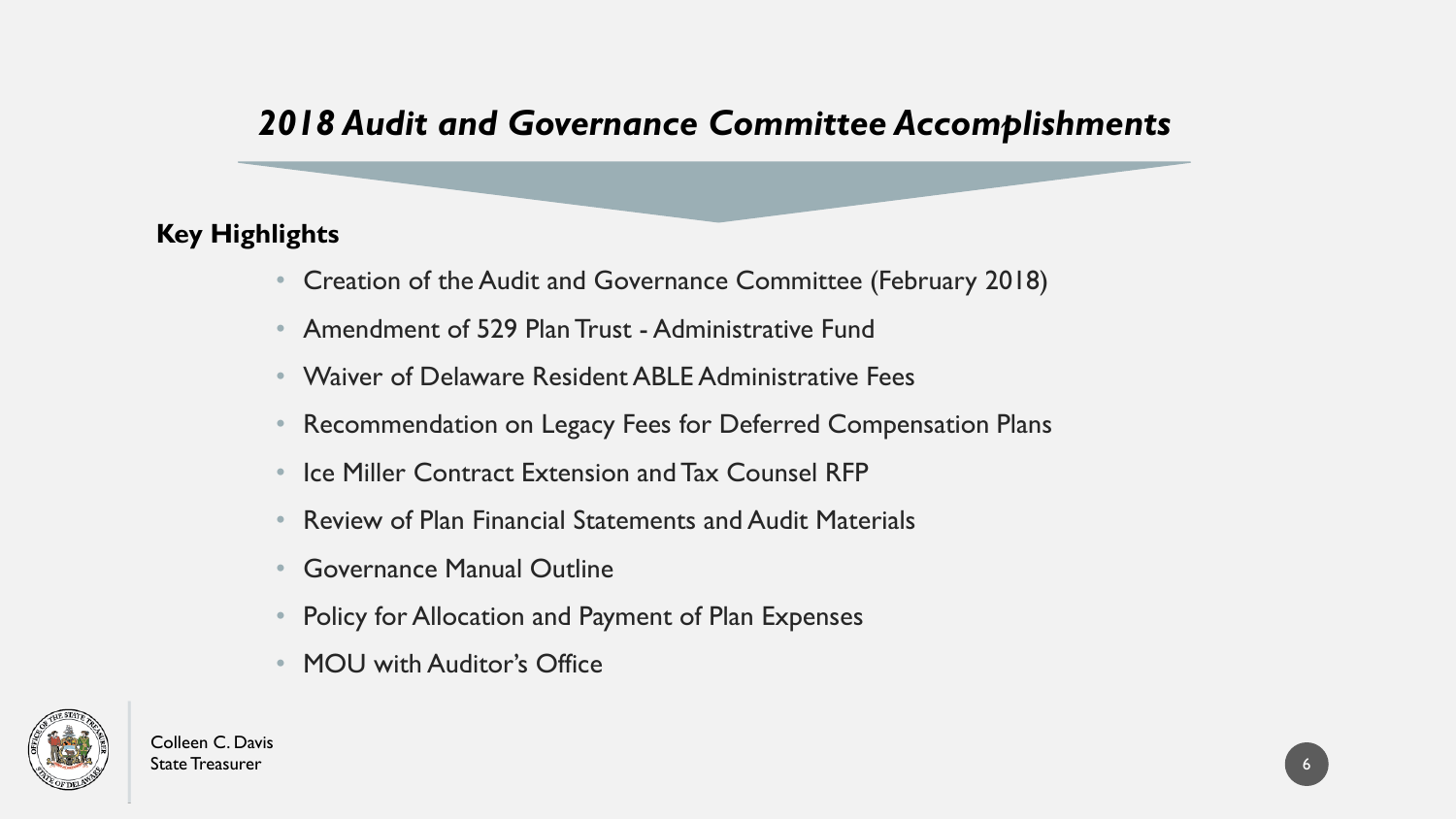# **2019 Audit and Governance Committee Schedule**

| <b>Meeting Date</b> | <b>Topic</b>                                                 |
|---------------------|--------------------------------------------------------------|
| February 12th       | 2018 Review and 2019 Preview                                 |
| May 14th            | <b>Governance Manual Review</b>                              |
| August 13th         | <b>Audit Presentations</b><br><b>Internal Control Review</b> |
| November 12th       | <b>Plan Cyber Security</b>                                   |

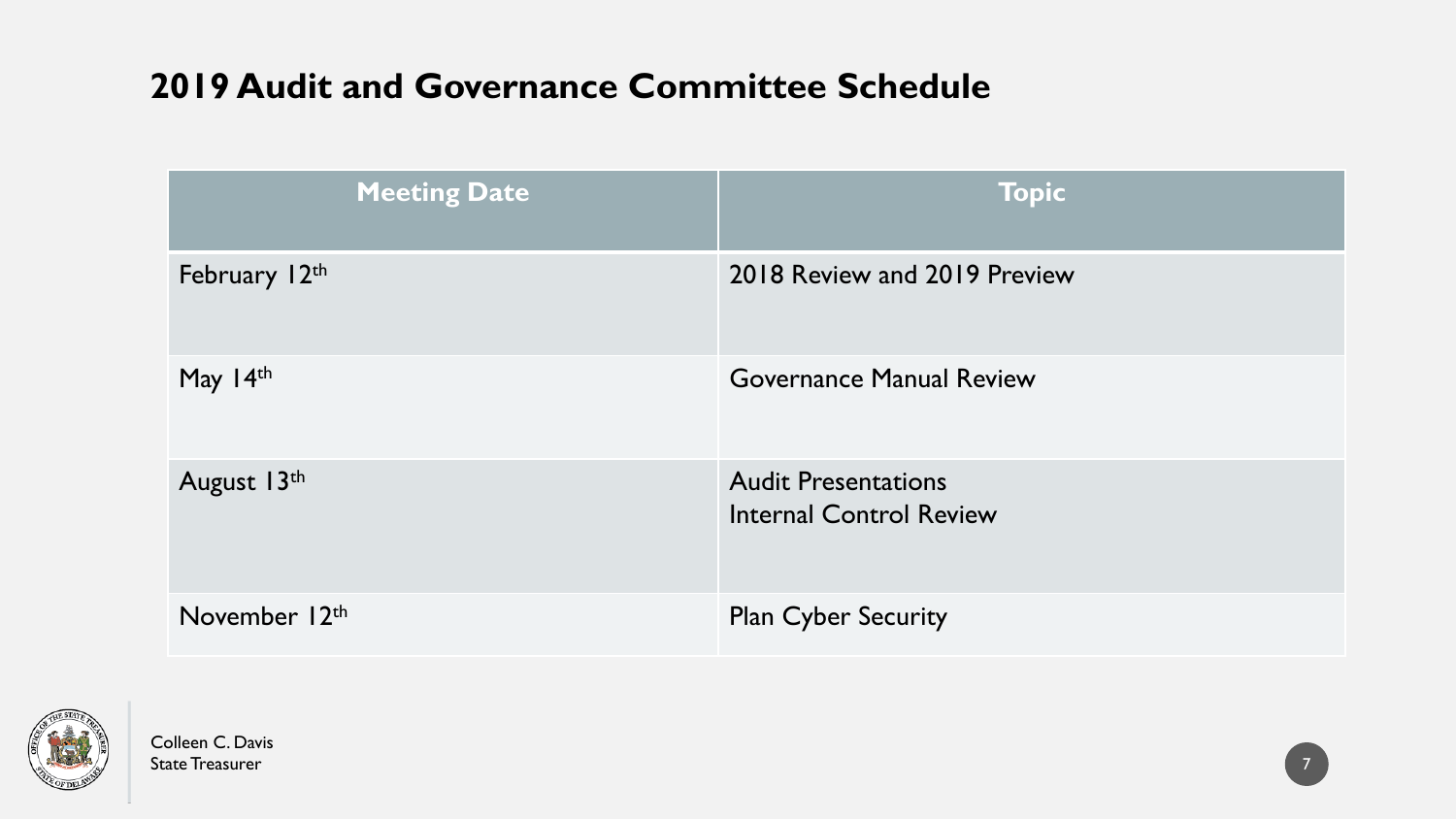# **Board Policies Reviewed by Audit and Governance Committee**

**Completed**

Allocation and Payment of Plan Expenses

**To Be Developed and Reviewed**

Board Communications

Code of Conduct

Documentation of Fiduciary Decisions

Annual Training

Audit Procedures

**Cybersecurity** 

Indemnification and Reimbursement Procedures

Operational Procedures

- Internal (OST Procedures)
- External (Vendor Manuals)

Vendor Management

Meeting Rules and Procedures

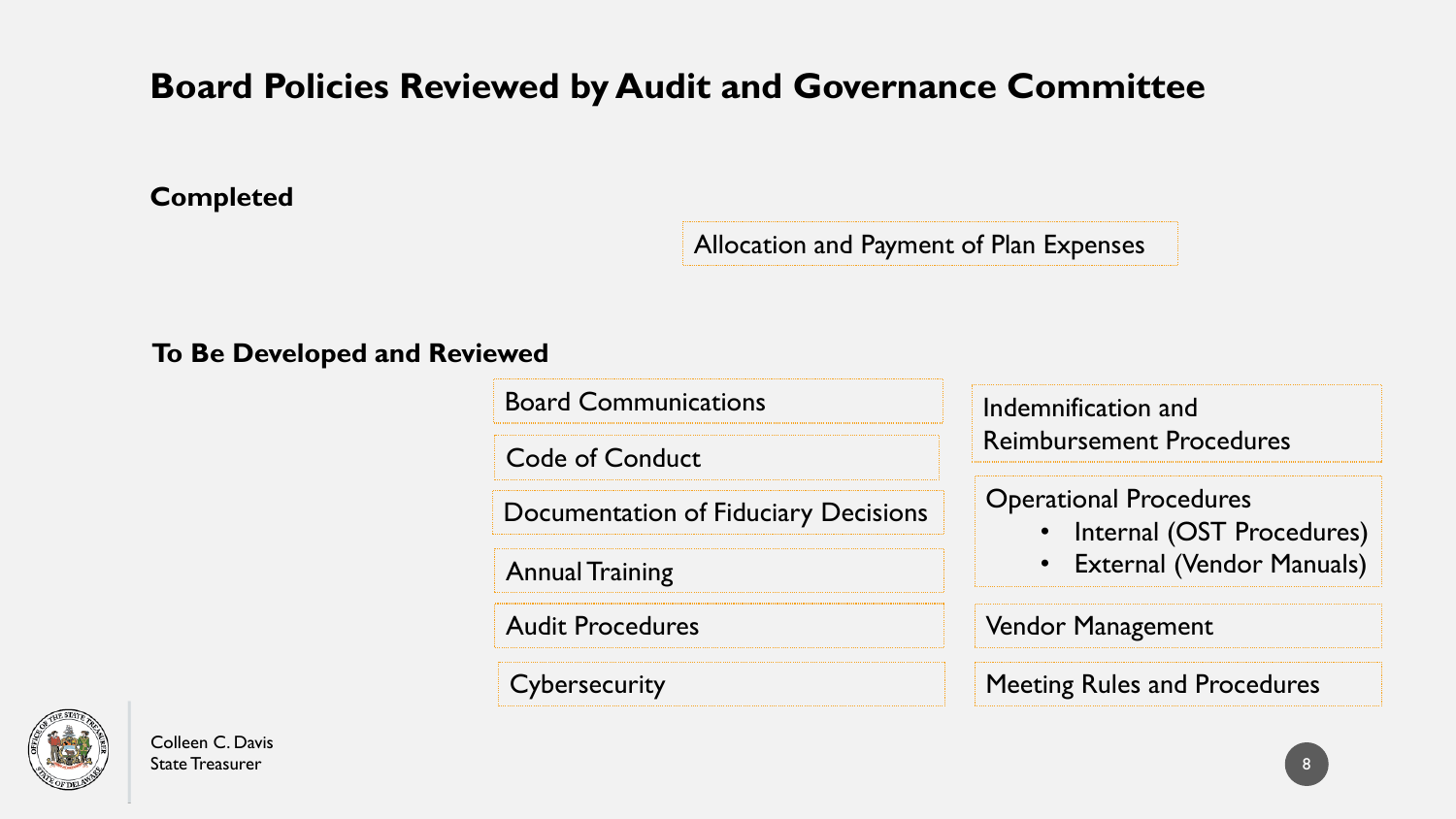# **2019 Audit Schedule**

| <b>Plans</b>                                                 | 2016        | 2017             | 2018                         |
|--------------------------------------------------------------|-------------|------------------|------------------------------|
| <b>Deferred Compensation</b><br>$Plan - 457b$                | Completed   | Completed        | August 2019                  |
| <b>Deferred Compensation</b><br>$Plan - 403b$                | August 2019 | August 2019      | August 2019                  |
| <b>Deferred Compensation</b><br>Plan- $401a$                 | Completed   | Completed        | August 2019                  |
| <b>Delaware College</b><br><b>Investment Plan-529</b>        | Completed   | Completed        | August 2019                  |
| Delaware ABLE Plan<br>(Fiscal Year- Provided by<br>Alliance) | N/A         | '17-18 Completed | '18-19 Expected in Sept 2019 |

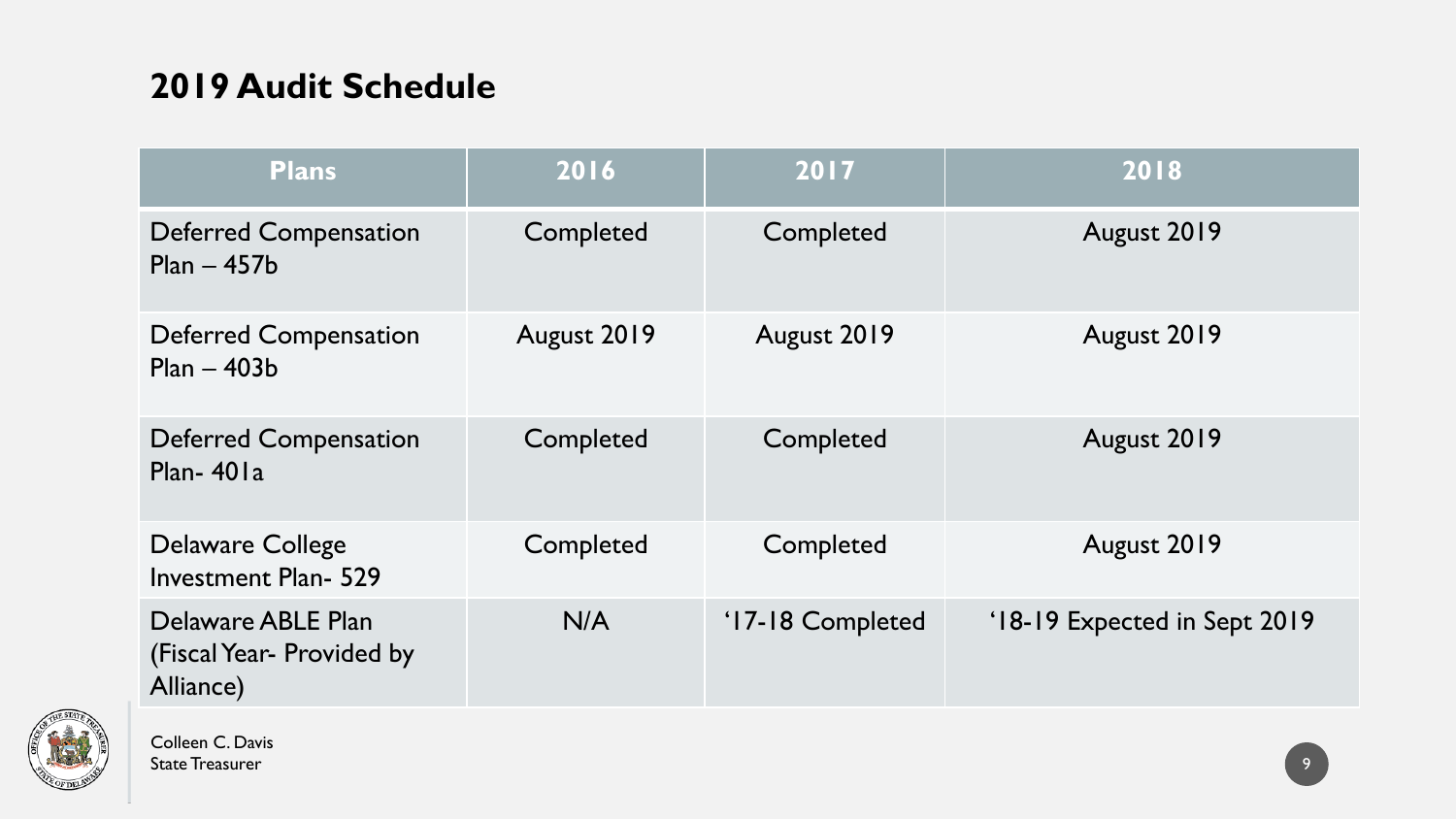## **Discussion and Action Items**

- 1. Schedule Ethics and Freedom of Information Act (FOIA) **Training**
- 2. Deferred Compensation "Legacy" Carve-Out
- 3. Voya Contract Extension

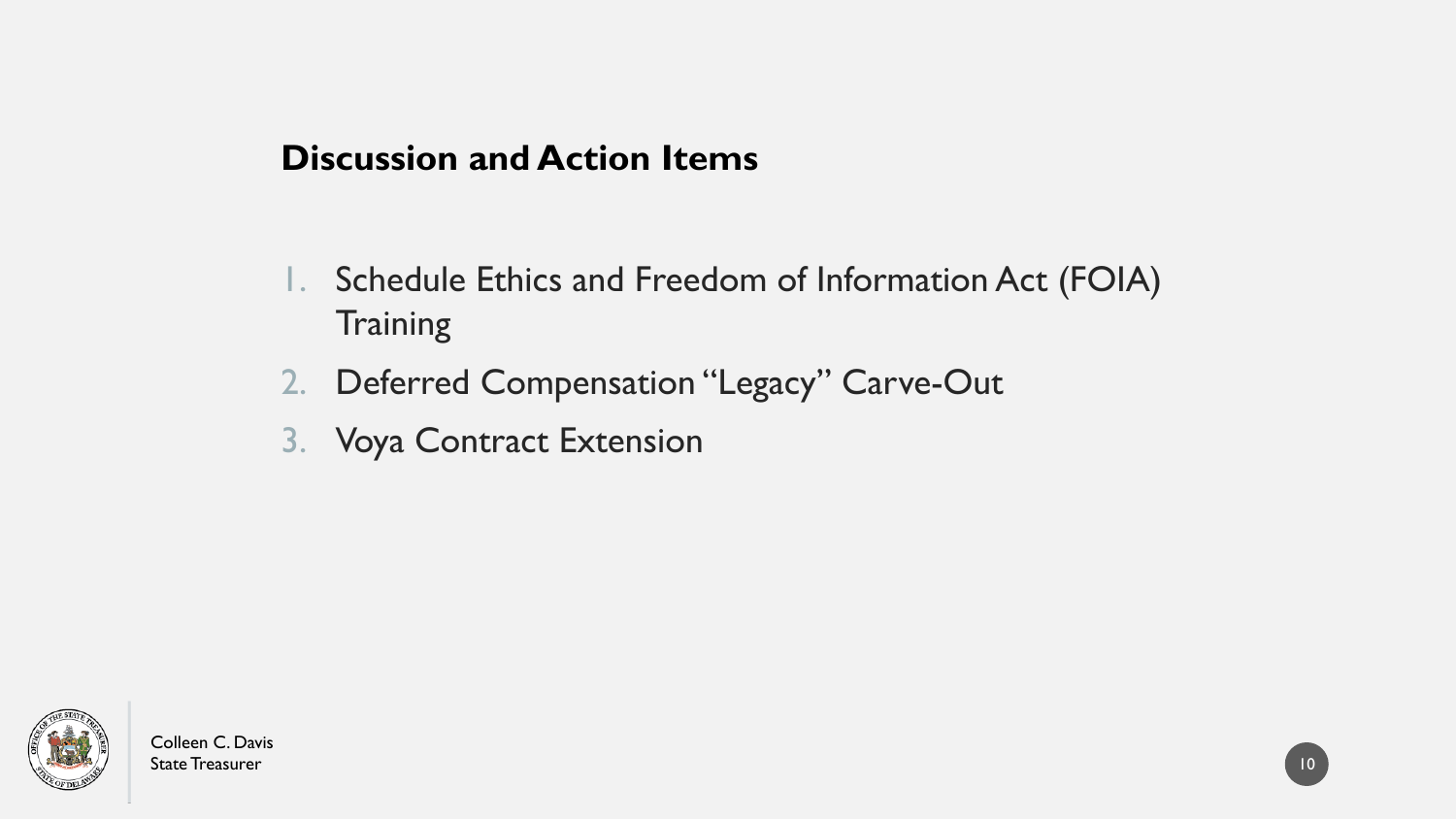#### **Schedule Training for Board and Committee Members Setting the Foundation for Excellence**

- Board convened a meeting for fiduciary training in November 2018.
- Ice Miller conducted the training session.
- Training session was made available to all Board and Committee members.
- Additional training session should be scheduled to cover ethics and Freedom of Information Act material.

Next Steps

**Background** 



• Committee to make recommendation to the Board to request Deputy Attorney General from the Delaware Department of Justice to present a training session on ethics and FOIA topics at the June 4th Board meeting.

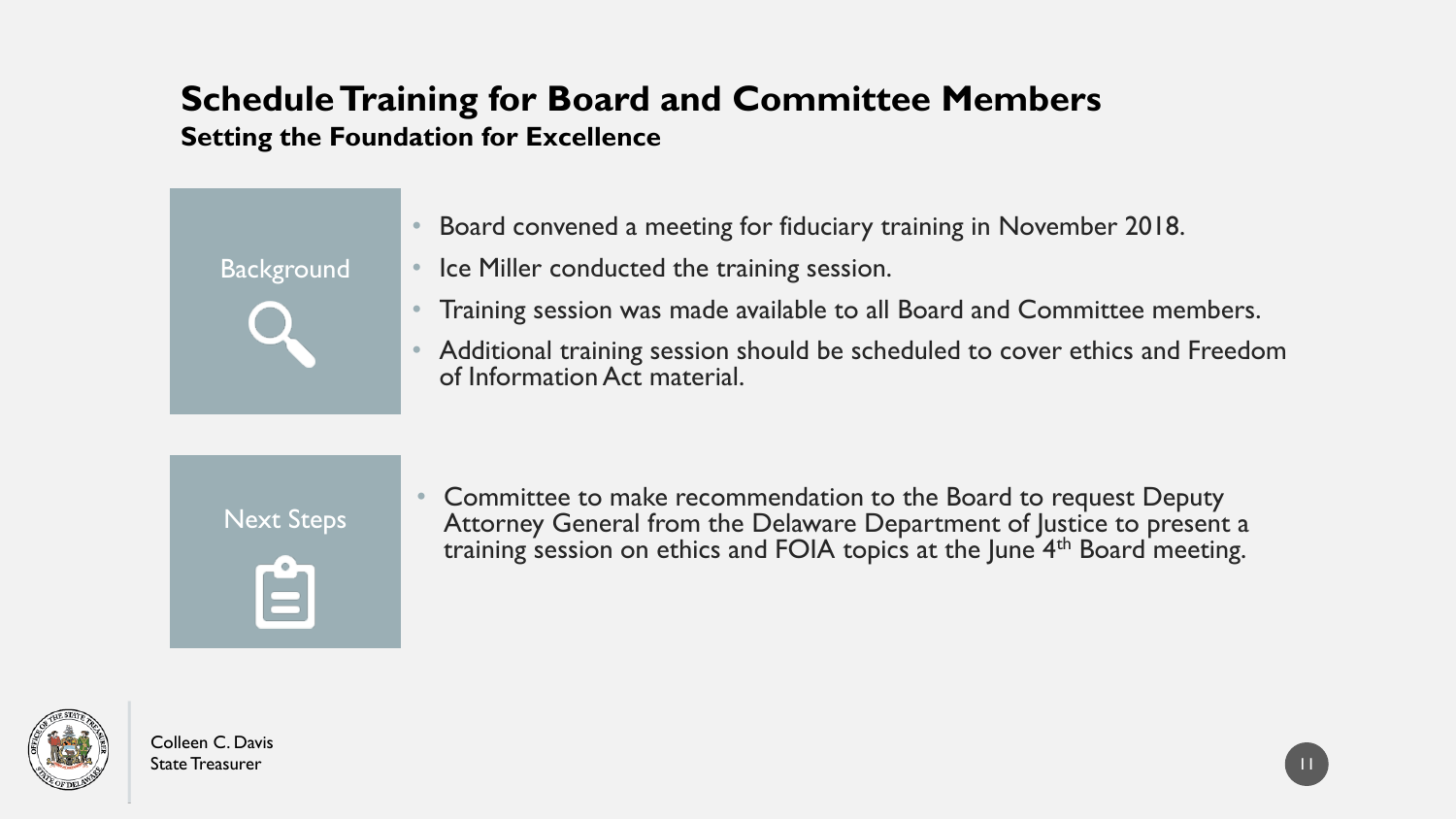## **Deferred Compensation "Legacy Fee" Carve-Out Participants That Left the Plan between Sept 2016-June 2018**



- Board approved June 2018 recommendation to use legacy fees to offset future plan expenses, suspend the state administration 457 fees through June 2019, subject to a carve-out for former participants.
- Board debated the September recommendation of the carve-out amount of \$50,000 for the 1,116 participants that left the plan. Board discussed cost benefit analysis of remitting fees. Board directed topic back to the Audit and Governance Committee to determine if any material action should be taken due to potential cost outweighing the benefit.



- Committee originally recommended that if it proves either impossible or infeasible to identify former participants, the carve-out amount would revert back to the plan expense account.
- Challenges exist in locating participants that have left the plan, in defining tax implications, operational constraints (i.e. direct mail, uncashed checks, etc), and communication concerns.
- Recommendation to revert carve-out amount to plan expense account.

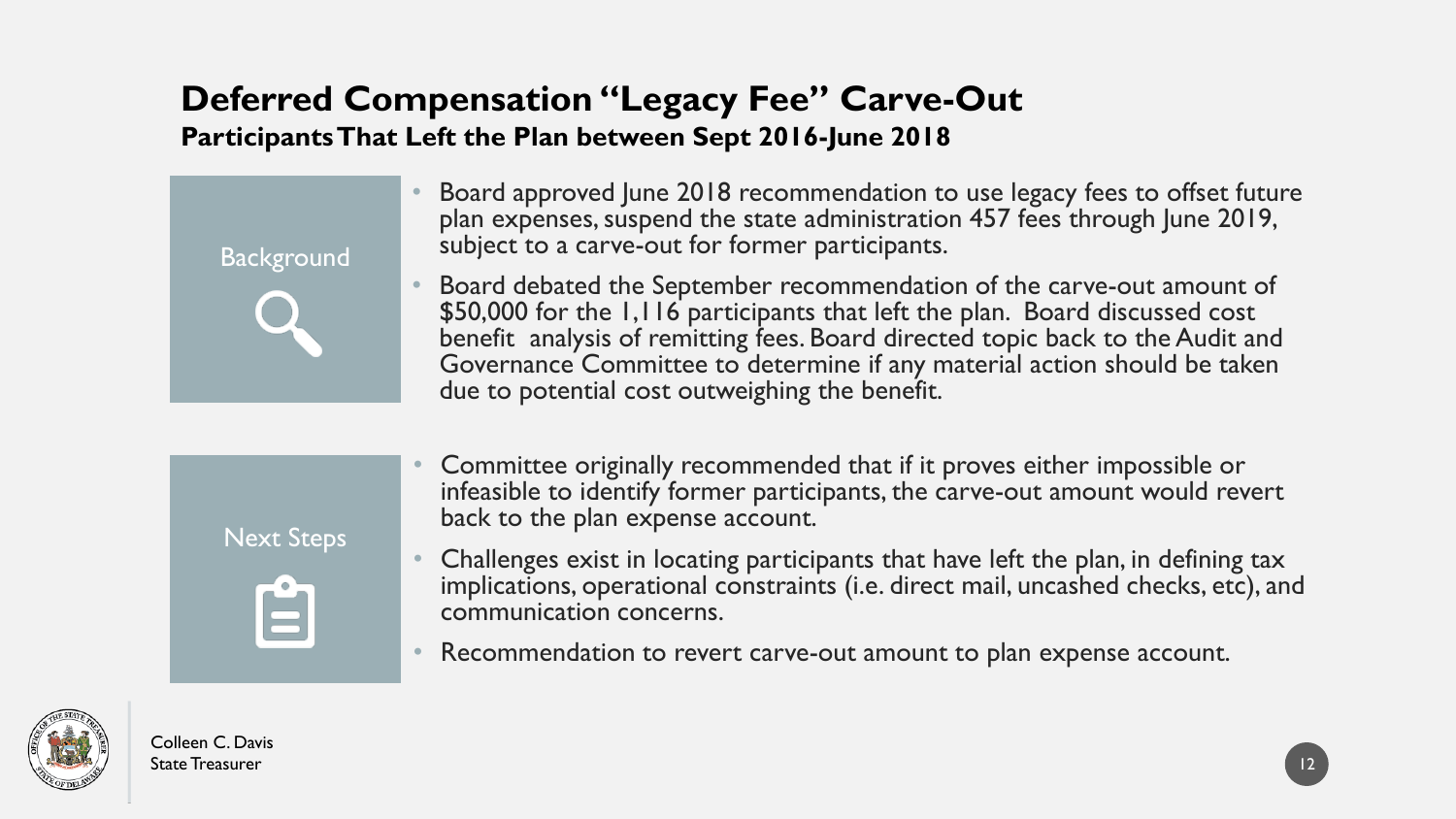# **Voya Contract Extension**

#### **Continue the Momentum**



- Deferred Compensation Council awarded the original three year contract for record keeping services for the 457, 403b and 401a plans to Voya in May 2016.
- The agreement has the option of two, one year extensions.
- Due to the complexity of the transition and the 2018 progress on enrollment growth, recommendation to exercise the first of two one-year extensions.



Recommend to exercise the first one-year extension option for the record keeping services of the 457, 403b and 401a plans with Voya Financials.